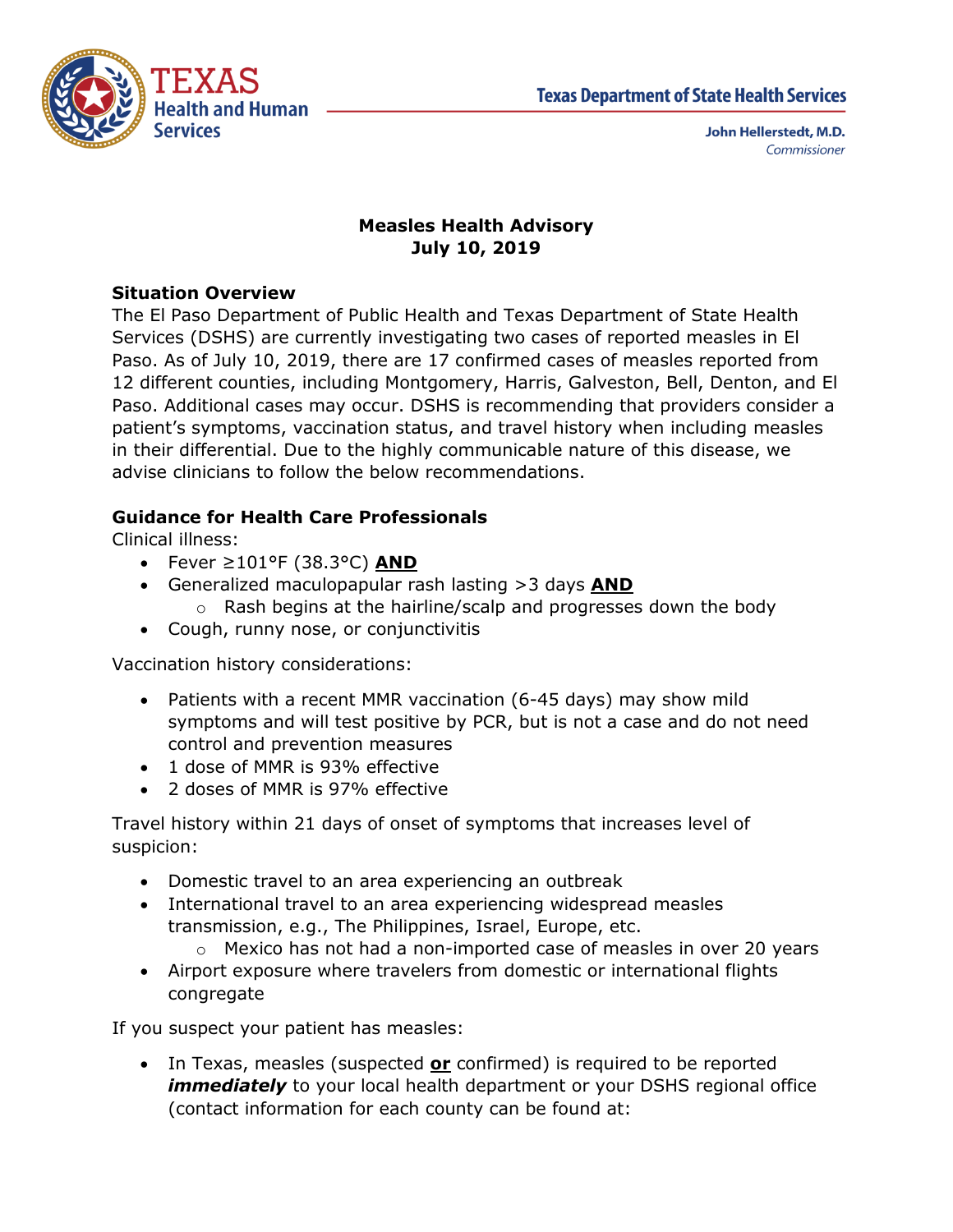

[https://www.dshs.texas.gov/idcu/investigation/conditions/contacts/\)](https://www.dshs.texas.gov/idcu/investigation/conditions/contacts/). It is preferred that contact be made while the patient is present in the clinical setting in order to facilitate testing and initiate the public health investigation, including follow-up of potential exposures.

## **Infection Control Precautions**

- Measles is highly contagious and is transmitted primarily from person to person by respiratory droplets and airborne spread. The incubation period is about 2 weeks (range of 7 - 21 days) from exposure to onset of illness. Persons are contagious from 4 days before onset of rash to 4 days after appearance of rash.
- In the urgent/emergency healthcare settings, suspected cases should be masked with a surgical mask and triaged quickly from waiting areas into a room with a closed door, with airborne isolation precautions recommended. In other outpatient settings, suspected cases should be scheduled at the end of the day, if feasible. Healthcare workers caring for patients suspected of having measles should use airborne infection control precautions. [\(www.cdc.gov/hicpac/2007IP/2007isolationPrecautions.html\)](http://www.cdc.gov/hicpac/2007IP/2007isolationPrecautions.html)
- Persons with measles commonly present in physician's offices or emergency rooms and pose a risk of transmission in these settings. All healthcare personnel should have documented evidence of measles immunity on file at their work location [\(www.immunize.org/catg.d/p2017.pdf\)](http://www.immunize.org/catg.d/p2017.pdf). Healthcare facilities are reminded to review the immune status of all employees.

# **Diagnostic Testing**

- Testing for measles should be done in patients meeting clinical case definition: (1) a generalized rash lasting >3 days, AND (2) fever >101°F (38.3°C), AND (3) cough, coryza, or conjunctivitis.
	- o Testing should also be considered in persons who have been exposed or travelled to an area where measles is endemic and who have a rash-fever illness.
- A blood specimen for serology (IgM and IgG) AND a throat swab for PCR should be collected at the first contact with a suspected measles case. Currently PCR is only available through public health laboratories. The local health department or DSHS regional office can help coordinate PCR testing.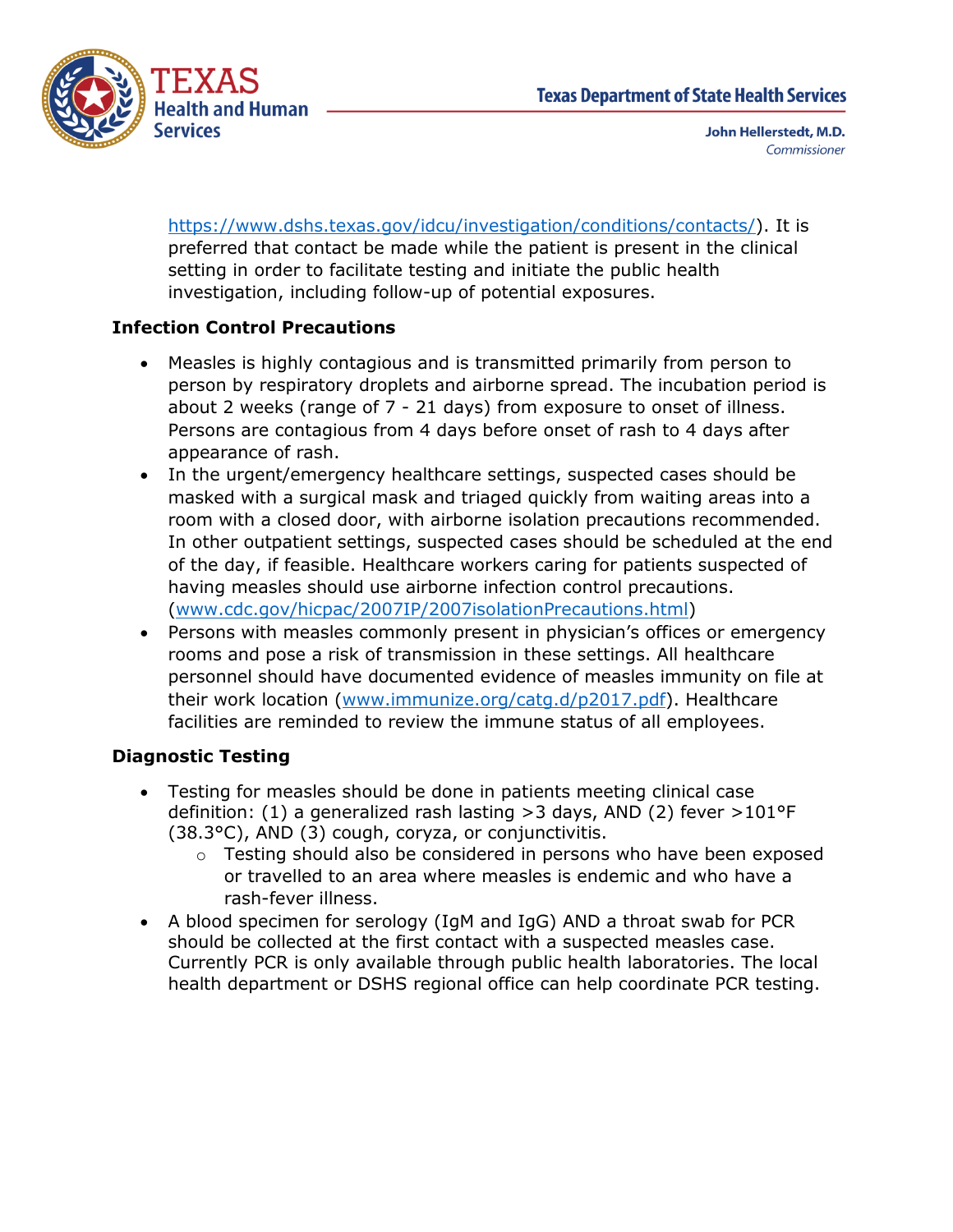

#### **Control and Prevention Measures**

- Control measures are more effective when implemented as early as possible.
	- o Measles vaccination may prevent disease if given within 72 hours of exposure to susceptible persons (i.e., those who may have potentially been exposed and have not been fully vaccinated with 2 measles vaccines) who are 6 months of age or older. Measles vaccination following exposure may also provide some long-term protection, but generally should be followed with a second vaccination, at least 28 days later, for the best protection. Any children vaccinated prior to their first birthday will require two additional doses of MMR vaccine, once when they are 12 to 15 months of age and again when they are 4 to 6 years of age, in order to be fully immunized against measles.
	- $\circ$  Immune globulin (IG) may be indicated for some persons, especially infants under the age of one year, pregnant women without evidence of immunity, and severely immunocompromised individuals, if within 6 days of measles exposure. Intravenous IG (IGIV) is recommended for susceptible pregnant women and severely immunocompromised individuals who have had a measles exposure within the last 6 days. Intramuscular IG (IGIM) is recommended for infants under the age of one year who are within 6 days of exposure. IGIM can be obtained by healthcare providers from the manufacturer. It can also be obtained through your local health department or by contacting your regional DSHS office.
- Contraindications to measles vaccination include previous anaphylactic reaction to a vaccine component and severe immunosuppression. Measles vaccination is also contraindicated during pregnancy and pregnancy should be avoided for at least a month following vaccination. Close contact with a pregnant woman is NOT a contraindication for measles vaccination. Breastfeeding is NOT a contraindication to either the woman or the breastfeeding child.
- Measles is best prevented by keeping patients up-to-date on their routine immunizations, including MMR. ACIP and CDC recommend two doses of MMR vaccine routinely for children, starting with the first dose at age 12 through 15 months and the second dose at age 4 through 6 years before school entry. Children can receive the second dose earlier as long as it is at least 28 days after the first dose. Find printable versions in various formats and recommendations for all ages at [http://www.cdc.gov/vaccines/schedules/.](http://www.cdc.gov/vaccines/schedules/)